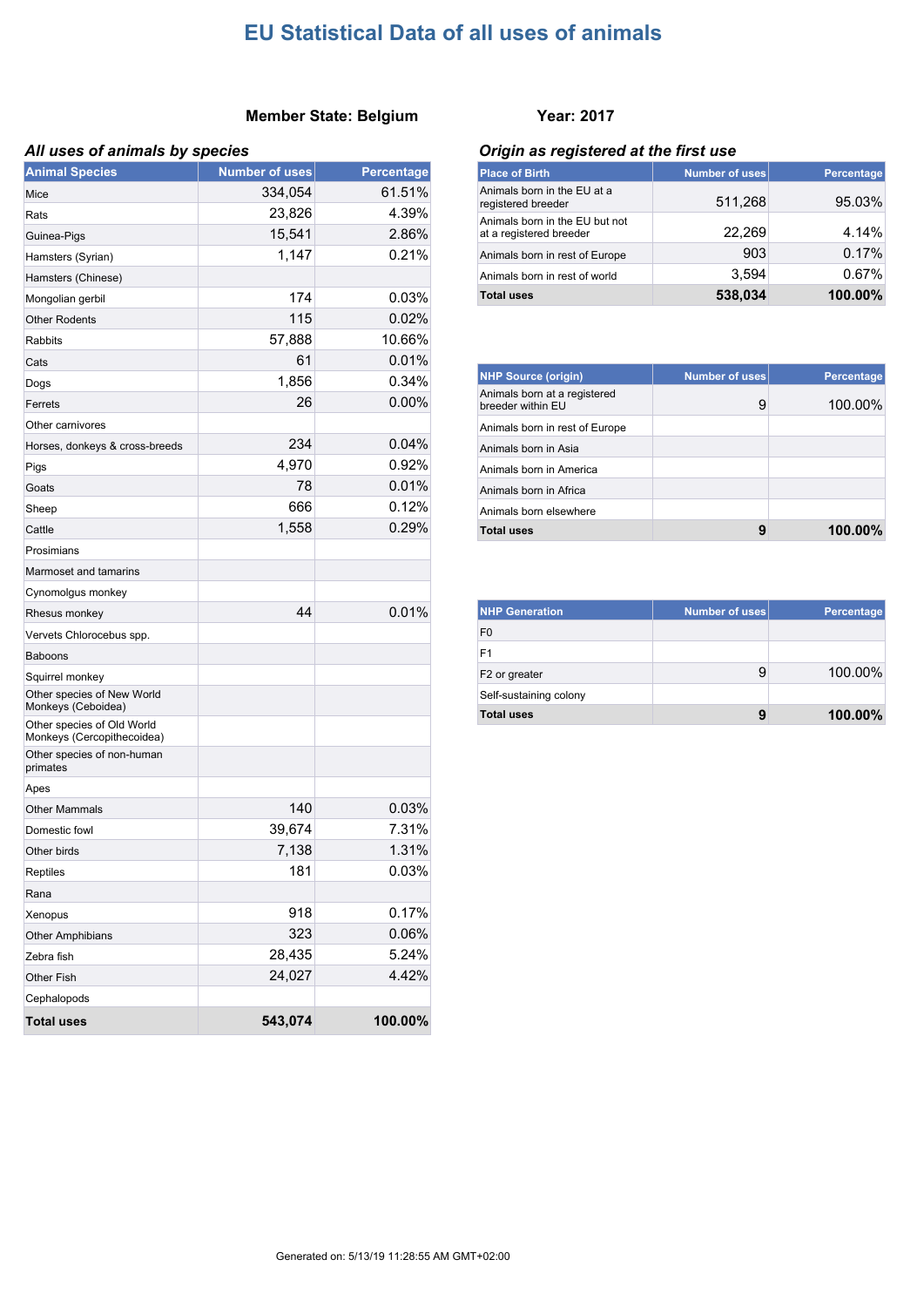### *Purpose for which animals are used*

| <b>Purpose Category level 1</b>                                                                            | <b>Number of uses</b> | Percentage           |
|------------------------------------------------------------------------------------------------------------|-----------------------|----------------------|
| <b>Basic Research</b>                                                                                      | 272,795               | 50.23%               |
| Translational and applied research                                                                         | 117,258               | 21.59%               |
| Regulatory use and Routine production                                                                      | 141,853               | 26.12%               |
| Protection of the natural environment in the interests of the health or welfare of human beings or animals | 706                   | 0.13%                |
| Preservation of species                                                                                    | 151                   | 0.03%                |
| Higher education or training for the acquisition, maintenance or improvement of vocational skills          | 8,051                 | 1.48%                |
| Forensic enquiries                                                                                         |                       |                      |
| Maintenance of colonies of established genetically altered animals, not used in other procedures           | 2,260                 | 0.42%                |
| <b>Total uses</b>                                                                                          | 543,074               | 100.00%              |
|                                                                                                            |                       |                      |
| <b>Basic Research</b>                                                                                      | <b>Number of uses</b> | Percentage<br>21.29% |
| Oncology                                                                                                   | 58,087                | 4.93%                |
| Cardiovascular Blood and Lymphatic System                                                                  | 13,462                | 15.75%               |
| Nervous System                                                                                             | 42,974                |                      |
| <b>Respiratory System</b>                                                                                  | 3,583                 | 1.31%                |
| Gastrointestinal System including Liver                                                                    | 16,775                | 6.15%                |
| Musculoskeletal System                                                                                     | 4,967                 | 1.82%                |
| Immune System                                                                                              | 70,105                | 25.70%               |
| Urogenital/Reproductive System                                                                             | 5,852                 | 2.15%                |
| Sensory Organs (skin, eyes and ears)                                                                       | 4,785                 | 1.75%                |
| Endocrine System/Metabolism                                                                                | 14,861                | 5.45%                |
| Multisystemic                                                                                              | 5,600                 | 2.05%                |
| Ethology / Animal Behaviour / Animal Biology                                                               | 14,701                | 5.39%                |
| Other basic research                                                                                       | 17,043                | 6.25%                |
| <b>Total uses</b>                                                                                          | 272,795               | 100.00%              |
| <b>Translational and applied research</b>                                                                  | <b>Number of uses</b> | Percentage           |
| Human Cancer                                                                                               | 12,720                | 10.85%               |
| Human Infectious Disorders                                                                                 | 15,691                | 13.38%               |
| Human Cardiovascular Disorders                                                                             | 1,573                 | 1.34%                |
| Human Nervous and Mental Disorders                                                                         | 28,936                | 24.68%               |
| Human Respiratory Disorders                                                                                | 5,945                 | 5.07%                |
| Human Gastrointestinal Disorders including Liver                                                           | 977                   | 0.83%                |
| Human Musculoskeletal Disorders                                                                            | 783                   | 0.67%                |
| Human Immune Disorders                                                                                     | 2,039                 | 1.74%                |
| Human Urogenital/Reproductive Disorders                                                                    | 503                   | 0.43%                |
| Human Sensory Organ Disorders (skin, eyes and ears)                                                        | 5,441                 | 4.64%                |
| Human Endocrine/Metabolism Disorders                                                                       | 3,722                 | 3.17%                |
| Other Human Disorders                                                                                      | 40                    | 0.03%                |
| Animal Diseases and Disorders                                                                              | 17,960                | 15.32%               |
| Animal Welfare                                                                                             | 3,525                 | 3.01%                |
| Diagnosis of diseases                                                                                      | 4,292                 | 3.66%                |
| Plant diseases                                                                                             |                       |                      |
|                                                                                                            | 13,111                | 11.18%               |
| Non-regulatory toxicology and ecotoxicology<br><b>Total uses</b>                                           | 117,258               | 100.00%              |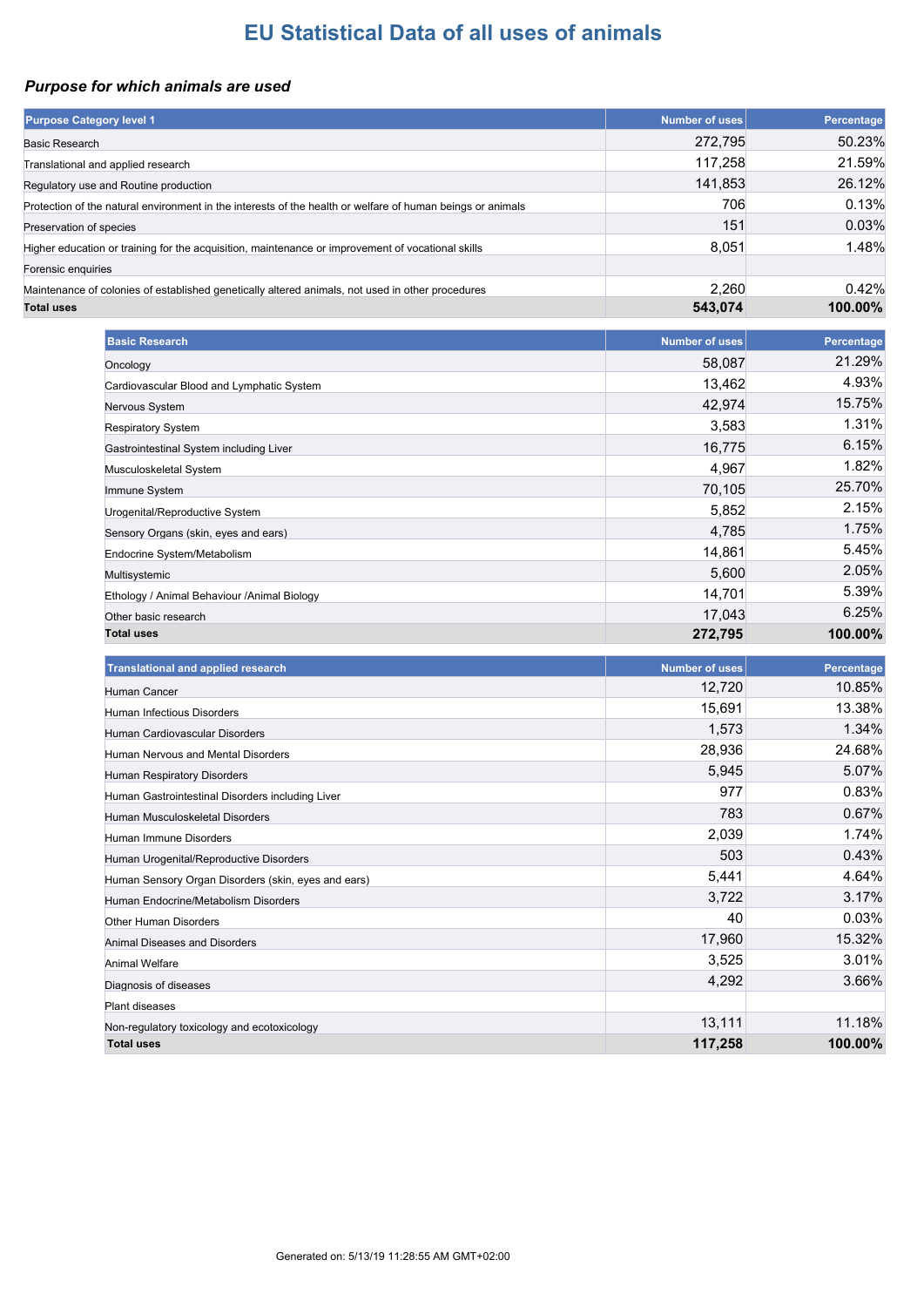| <b>Regulatory use and routine Production</b>                                                     | <b>Number of uses</b> | Percentage |
|--------------------------------------------------------------------------------------------------|-----------------------|------------|
| Quality control (incl batch safety and potency testing)                                          | 68,615                | 48.37%     |
| Other efficacy and tolerance testing                                                             | 17,201                | 12.13%     |
| Toxicity and other safety testing including pharmacology                                         | 4,133                 | 2.91%      |
| Routine production                                                                               | 51,904                | 36.59%     |
| <b>Total uses</b>                                                                                | 141,853               | 100.00%    |
| Regulatory use and routine production - Quality control (incl batch safety and potency testing)  | <b>Number of uses</b> | Percentage |
| Batch safety testing                                                                             | 8,016                 | 11.68%     |
| Pyrogenicity testing                                                                             |                       |            |
| Batch potency testing                                                                            | 57,716                | 84.12%     |
| Other quality controls                                                                           | 2,883                 | 4.20%      |
| <b>Total uses</b>                                                                                | 68,615                | 100.00%    |
| Regulatory use and routine production - Toxicity and other safety testing including pharmacology | <b>Number of uses</b> | Percentage |
| Acute and sub-acute                                                                              | 1,037                 | 25.09%     |
| Skin irritation/corrosion                                                                        |                       |            |
| Skin sensitisation                                                                               |                       |            |
| Eye irritation/corrosion                                                                         |                       |            |
| Repeated dose toxicity                                                                           | 672                   | 16.26%     |
| Carcinogenicity                                                                                  |                       |            |
| Genotoxicity                                                                                     |                       |            |
| Reproductive toxicity                                                                            | 290                   | 7.02%      |
| Developmental toxicity                                                                           | 11                    | 0.27%      |
| Neurotoxicity                                                                                    | 20                    | 0.48%      |
| <b>Kinetics</b>                                                                                  | 399                   | 9.65%      |
| Pharmaco-dynamics (incl safety pharmacology)                                                     |                       |            |
| Phototoxicity                                                                                    |                       |            |
| Ecotoxicity                                                                                      | 1,418                 | 34.31%     |
| Safety testing in food and feed area                                                             | 150                   | 3.63%      |
| Target animal safety                                                                             | 136                   | 3.29%      |
| Other toxicity/safety testing                                                                    |                       |            |
| <b>Total uses</b>                                                                                | 4,133                 | 100.00%    |

| Regulatory use and routine production – Toxicity and other safety testing including<br>pharmacology - Acute and sub-acute toxicity testing methods | <b>Number of uses</b> | Percentage |
|----------------------------------------------------------------------------------------------------------------------------------------------------|-----------------------|------------|
| LD50, LC50                                                                                                                                         | 50                    | 4.82%      |
| Other lethal methods                                                                                                                               |                       |            |
| Non lethal methods                                                                                                                                 | 987                   | 95.18%     |
| <b>Total uses</b>                                                                                                                                  | 1,037                 | 100.00%    |
| Regulatory use and routine production – Toxicity and other safety testing including<br>pharmacology - Repeated dose toxicity                       | <b>Number of uses</b> | Percentage |
| up to 28 days                                                                                                                                      | 505                   | 75.15%     |
| 29 - 90 days                                                                                                                                       | 42                    | 6.25%      |
| $> 90$ days                                                                                                                                        | 125                   | 18.60%     |
| <b>Total uses</b>                                                                                                                                  | 672                   | 100.00%    |
| Regulatory use and routine production - Toxicity and other safety testing including<br>pharmacology - Ecotoxicity                                  | <b>Number of uses</b> | Percentage |
| Acute toxicity                                                                                                                                     | 1,202                 | 84.77%     |
| Chronic toxicity                                                                                                                                   | 216                   | 15.23%     |
| Reproductive ecotoxicity                                                                                                                           |                       |            |
| Endocrine activity                                                                                                                                 |                       |            |
| Bioaccumulation                                                                                                                                    |                       |            |
| Other ecotoxicity                                                                                                                                  |                       |            |
| <b>Total uses</b>                                                                                                                                  | 1,418                 | $100.00\%$ |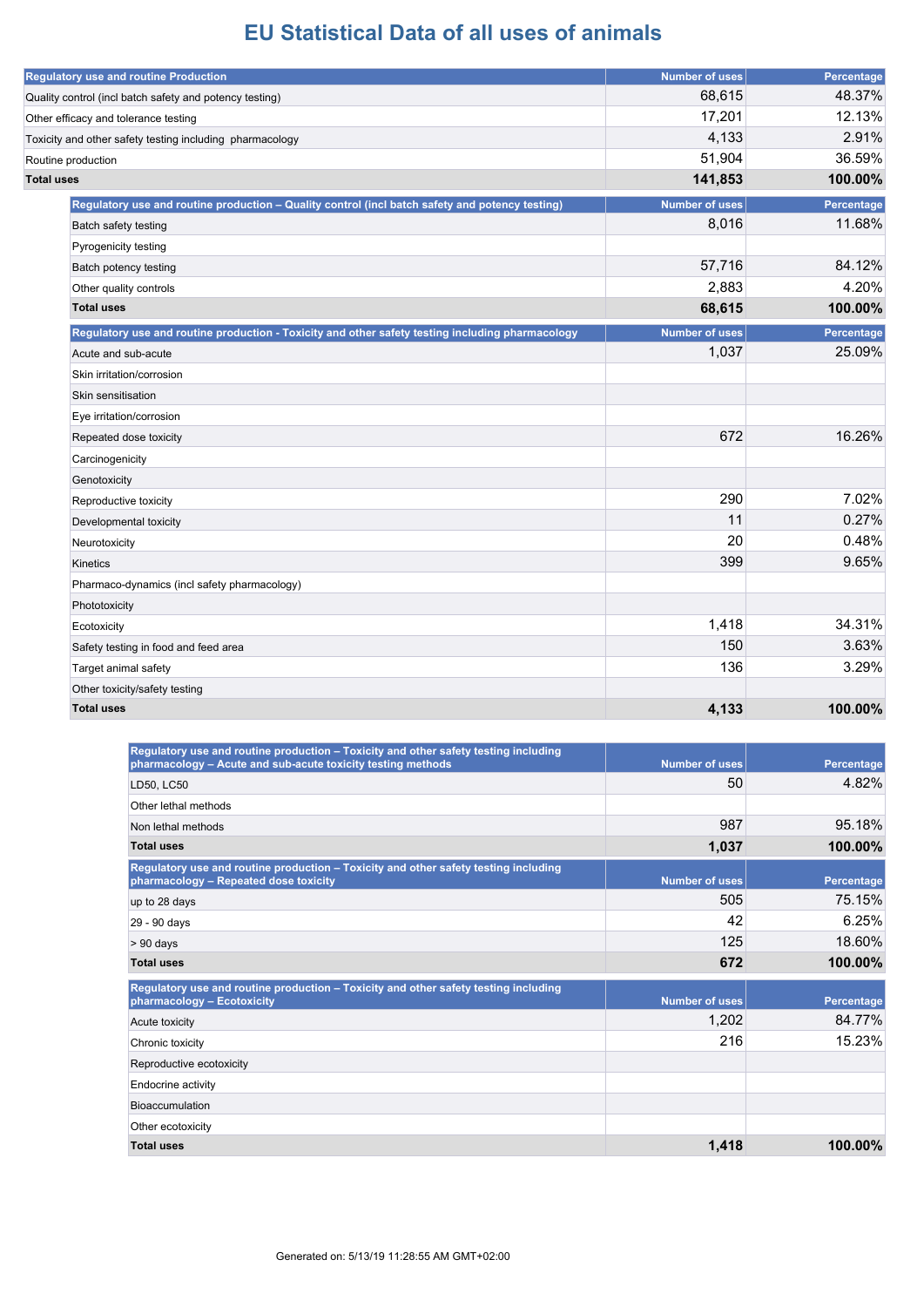| Regulatory use and routine production – Routine production | Number of uses | Percentage |
|------------------------------------------------------------|----------------|------------|
| Blood based products                                       | 51.804         | 99.81%     |
| Monoclonal antibody by mouse ascites method                |                |            |
| Other product types                                        | 100            | 0.19%      |
| <b>Total uses</b>                                          | 51.904         | 100.00%    |

#### *Use of animals to meet legislative requirements*

| <b>Testing by Legislation</b>                                                                    | <b>Number of uses</b> | Percentage |
|--------------------------------------------------------------------------------------------------|-----------------------|------------|
| Legislation on medicinal products for human use                                                  | 113,897               | 80.29%     |
| Legislation on medicinal products for veterinary use and their residues                          | 25,559                | 18.02%     |
| Medical devices legislation                                                                      | 779                   | 0.55%      |
| Industrial chemicals legislation                                                                 | 216                   | 0.15%      |
| Plant protection product legislation                                                             | 52                    | 0.04%      |
| Biocides legislation                                                                             |                       |            |
| Food legislation including food contact material                                                 | 74                    | 0.05%      |
| Feed legislation including legislation for the safety of target animals, workers and environment |                       |            |
| Cosmetics legislation                                                                            |                       |            |
| Other legislation                                                                                | 1,276                 | $0.90\%$   |
| <b>Total uses</b>                                                                                | 141,853               | 100.00%    |
|                                                                                                  |                       |            |
| <b>Legislative Requirement</b>                                                                   | <b>Number of uses</b> | Percentage |
| Legislation satisfying EU requirements                                                           | 128,208               | 90.38%     |
| Legislation satisfying national requirements only [within EU]                                    | 50                    | 0.04%      |
| Legislation satisfying Non-EU requirements only                                                  | 13,595                | 9.58%      |

**Total uses 141,853 100.00%**

| <b>Re-Use</b>     | Number of uses | Percentage |
|-------------------|----------------|------------|
| <b>No</b>         | 538,043        | 99.07%     |
| Yes               | 5.031          | 0.93%      |
| <b>Total uses</b> | 543,074        | $100.00\%$ |

#### *Actual severity of uses Use by genetic status*

| <b>Severity</b>            | Number of uses | <b>Percentage</b> |
|----------------------------|----------------|-------------------|
| Non-recovery               | 26.546         | 4.89%             |
| Mild [up to and including] | 297,189        | 54.72%            |
| Moderate                   | 134.577        | 24.78%            |
| Severe                     | 84.762         | 15.61%            |
| <b>Total uses</b>          | 543,074        | 100.00%           |

#### *First use and re-use Use in creation of a new genetic line*

| <b>Creation of New GL</b> | Number of uses | Percentage |
|---------------------------|----------------|------------|
| No                        | 513.454        | 94.55%     |
| Yes                       | 29.620         | 5.45%      |
| <b>Total uses</b>         | 543,074        | $100.00\%$ |

| <b>Genetic Status</b>                              | <b>Number of uses</b> | Percentage |
|----------------------------------------------------|-----------------------|------------|
| Not genetically altered                            | 402,289               | 74.08%     |
| Genetically altered without a<br>harmful phenotype | 118.326               | 21.79%     |
| Genetically altered with a<br>harmful phenotype    | 22,459                | 4.14%      |
| <b>Total uses</b>                                  | 543,074               | 100.00%    |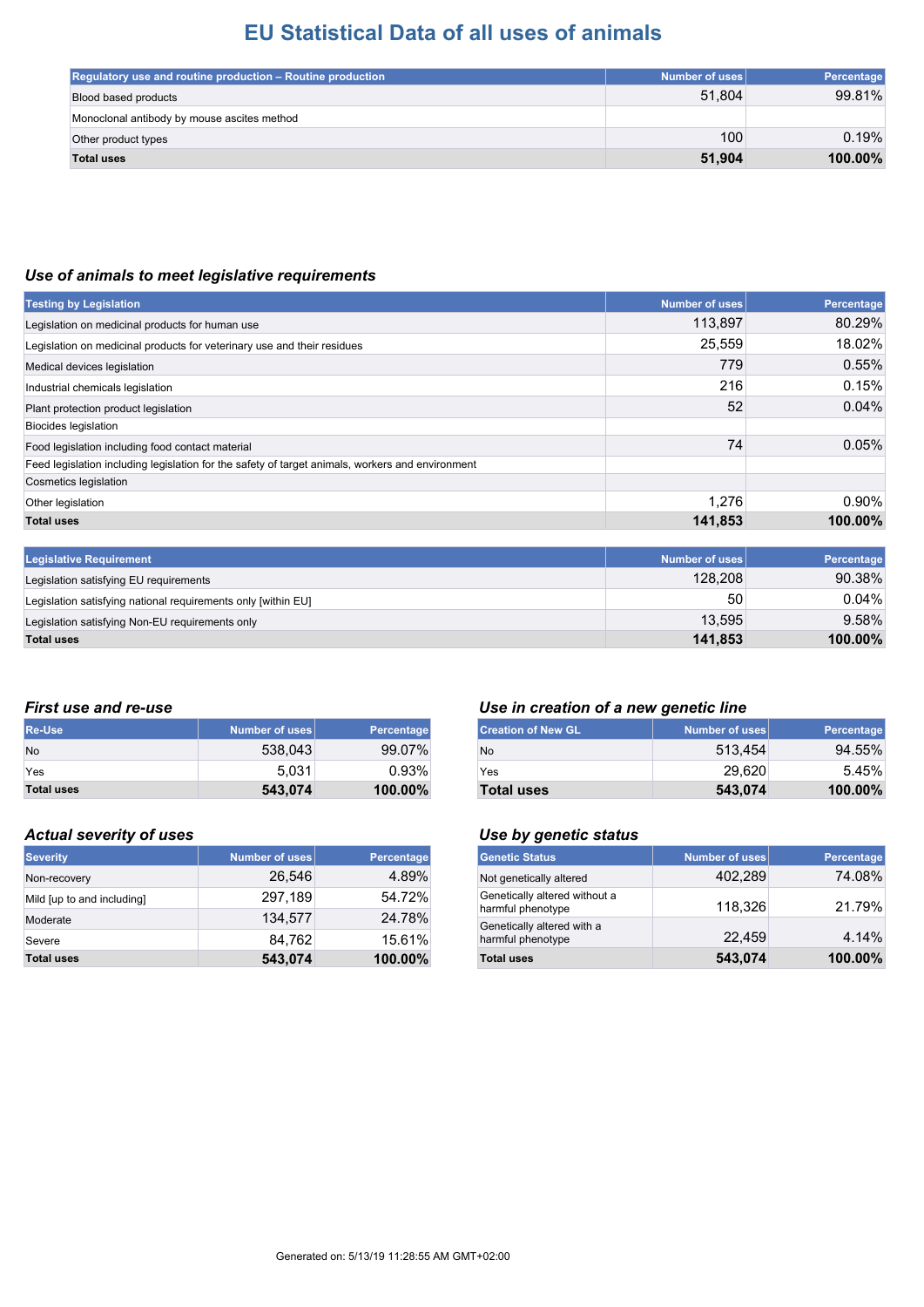### **MEMBER STATE NARRATIVE**

### **1. General information on any changes in trends observed since the previous reporting period.**

Compared to 2016 (534.854 animals used), there is an increase of 1.54% in the number of animals used for scientific purposes in 2017 (543.074 animals used) but still a decrease of 3.29% compared to 2015 (561.551 animals used). The increase in 2017 is the result of an increased use of poultry merely in translational and applied research (animal diseases and disorders) and for forensic enquiries.

| Number of use in 2017 | Number of use in 2016 $\parallel$ Number of use in 2015 |        |
|-----------------------|---------------------------------------------------------|--------|
| 543074                | 534854                                                  | 561551 |

Since 2015 the numbers of re-used animals continues to decline: 3.74% of all uses in 2015, 1.52% in 2016 and 0.93% in 2017.

| <b>Re-Use</b>     | Number of use<br>in 2017 | Number of use<br>in 2016 | <b>Number of use</b><br>in 2015 |
|-------------------|--------------------------|--------------------------|---------------------------------|
| <b>No</b>         | 538043                   | 526723                   | 540571                          |
| <b>Yes</b>        | 5031                     | 8131                     | 20980                           |
| <b>Total uses</b> | 543074                   | 534854                   | 561551                          |

There is a significant increase in the use of birds (108.94% compared with the use of birds in 2015). This is due to an increase in the area of Animal Diseases and Disorders and Regulatory use and Routine production (Legislation on medicinal products for veterinary use and their residues). The fish decreased with 48,73% compared to 2015. No apparent reason was noted.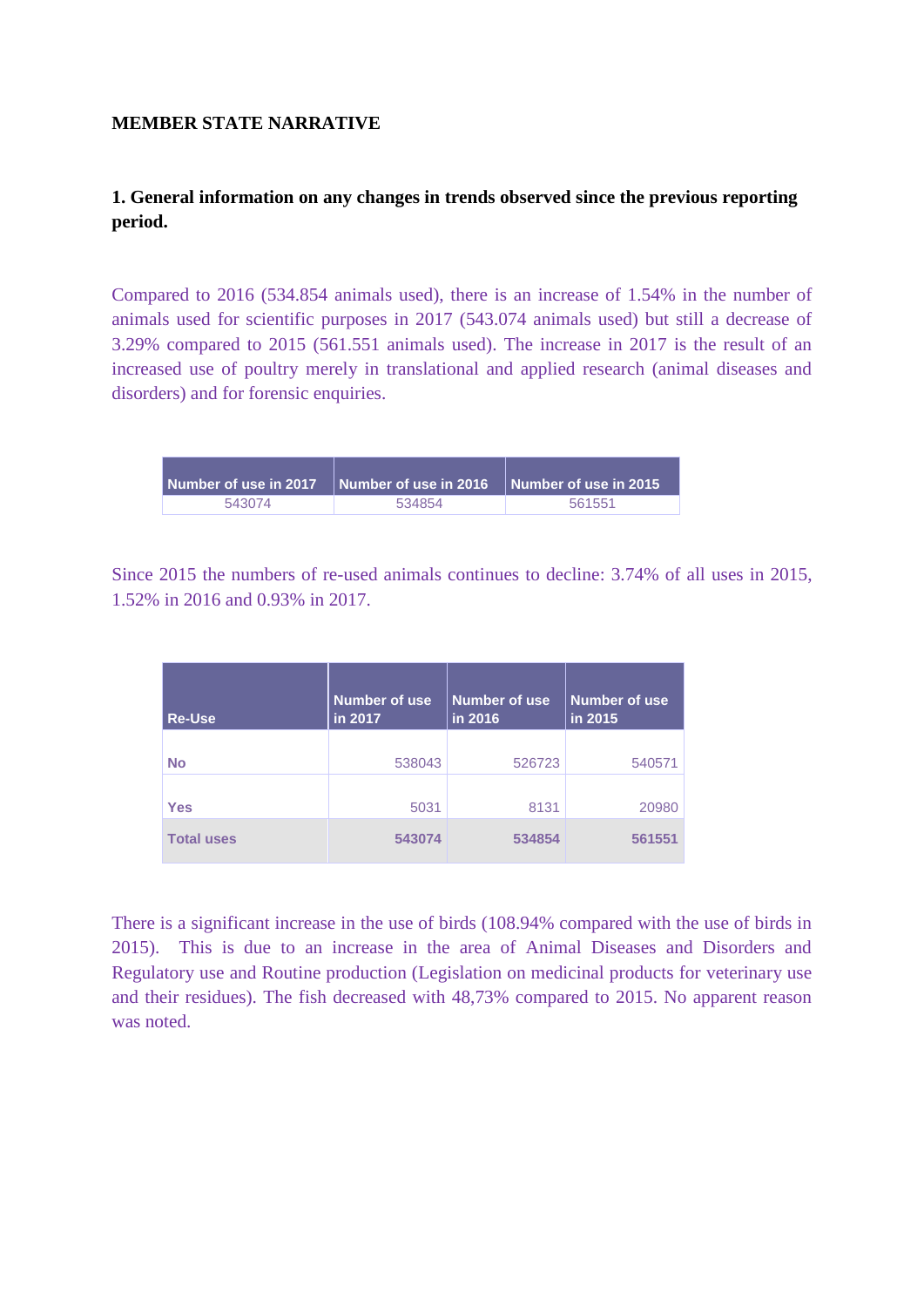| <b>Species</b>    | <b>Number</b> of<br>use in 2017 | <b>Number of</b><br>use in 2016 | <b>Number of</b><br>use in 2015 |
|-------------------|---------------------------------|---------------------------------|---------------------------------|
|                   |                                 |                                 |                                 |
| <b>Mammals</b>    | 442378                          | 440501                          | 435333                          |
| <b>Birds</b>      | 46812                           | 30734                           | 22405                           |
|                   |                                 |                                 |                                 |
| Fish              | 52462                           | 62221                           | 102330                          |
| Amphibians        | 1241                            | 1226                            | 1350                            |
| <b>Reptiles</b>   | 181                             | 172                             | 133                             |
|                   |                                 |                                 |                                 |
| Cephalopods       | 0                               | $\Omega$                        | 0                               |
| <b>Total uses</b> | 543074                          | 534854                          | 561551                          |

In the mammals the use of rabbits and Artiodactyla increased. The use of rabbits has increased in the Legislation on medicinal products for human use area. This is reflected in an increase of 33.68% compared to 2015. The use of Artiodactyla augmented (61.53% more Artiodactyla used compared to 2015). This is due to an increase in Basic research (this was caused by zootechnics (selection)), Translational and applied research (Animal Diseases and Disorders) and Protection of the natural environment in the interests of the health or welfare of human beings or animals. The use of all other species remained unchanged.

| <b>Mammals</b>     | <b>Number of</b><br>use in 2017 | <b>Number of</b><br>use in 2016 | <b>Number of</b><br>use in 2015 |
|--------------------|---------------------------------|---------------------------------|---------------------------------|
|                    |                                 |                                 |                                 |
| <b>Rodents</b>     | 374857                          | 384785                          | 385298                          |
| <b>Rabbits</b>     | 57888                           | 48036                           | 43304                           |
|                    |                                 |                                 |                                 |
| Carnivores         | 1943                            | 1665                            | 1937                            |
| Equidae            | 234                             | 231                             | 115                             |
| Artiodactyla       | 7272                            | 5591                            | 4502                            |
| Non-human primates | 44                              | 40                              | 46                              |
| Other mammals      | 140                             | 153                             | 131                             |
| <b>Total uses</b>  | 442378                          | 440501                          | 435333                          |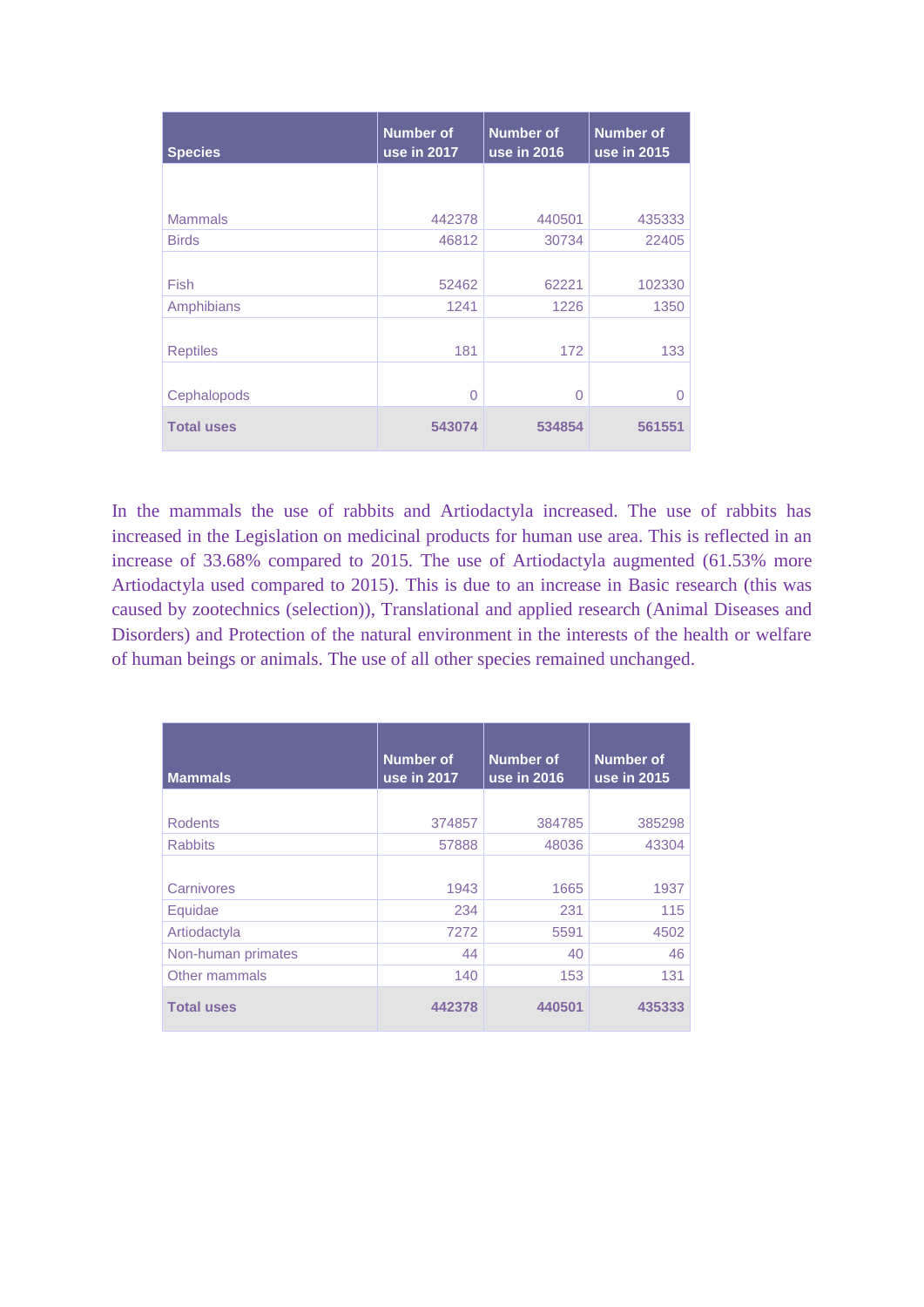### **2. Information on significant increase or decrease in use animals in any of the specific areas and analysis of the reasons thereof.**

Between 2015 and 2017, basic research diminished with 11,79%. This was in particular due to decreases in the area of Musculoskeletal System, Urogenital/Reproductive System, Multisystemic research, Endocrine System/Metabolism and Respiratory System. However, the research in the domain of the Immune System and Oncology significantly increased between 2015 and 2017.

During the same time period Translational and applied research augmented with 23.77%. We noted a significant increase in Animal Welfare (3,525 animals in 2017 compared to 165 in 2015), Animal Diseases and Disorders, Human Endocrine/Metabolism Disorders, Human Sensory Organ Disorders (skin, eyes and ears), Human Nervous and Mental Disorders and Non-regulatory toxicology and ecotoxicology. A decrease was noted in Diagnosis of diseases and Human Infectious Disorders.

#### **3. Information on any changes in trends in actual severities and analysis of the reasons thereof.**

Within the actual severities classification we note that the category "severe" decreased from 18.10% in 2016 to 15.61% in 2017.

This is due to a diminution of quality control research (incl. batch safety and potency testing). This percentage is still higher than the European average of 10% but in Belgium a lot of basic research was done with in particular research in the field of Oncology, Immune system and Nervous system. Another important area in the research concerns Translational and applied research with again Human Nervous and Mental Disorders, Human Infectious Disorders and Human Cancer as the most important domains. Since, according to the legislation, tumours leading to metastases, tumours that lead to cachexia, invasive bone tumours, ulcerating tumours, loss of immunity, etc. (research that is often done in Belgium) should be classified as "severe", this can lead to an increase in this category.

### **4. Particular efforts to promote the principle of replacement, reduction and refinement and its impacts on statistics if any.**

- Funding of research projects for the development of alternative toxicity tests:
	- Thyroid hormone disruptors: There is a wide-variety of environmental contaminants that have the potential to cause thyroid hormone disruption<sup>1</sup>.

<sup>1</sup> <sup>1</sup> http://www.oecd.org/chemicalsafety/oecd-encourages-development-of-non-animal-test-methods-for-detectionof-thyroid-disruptors.htm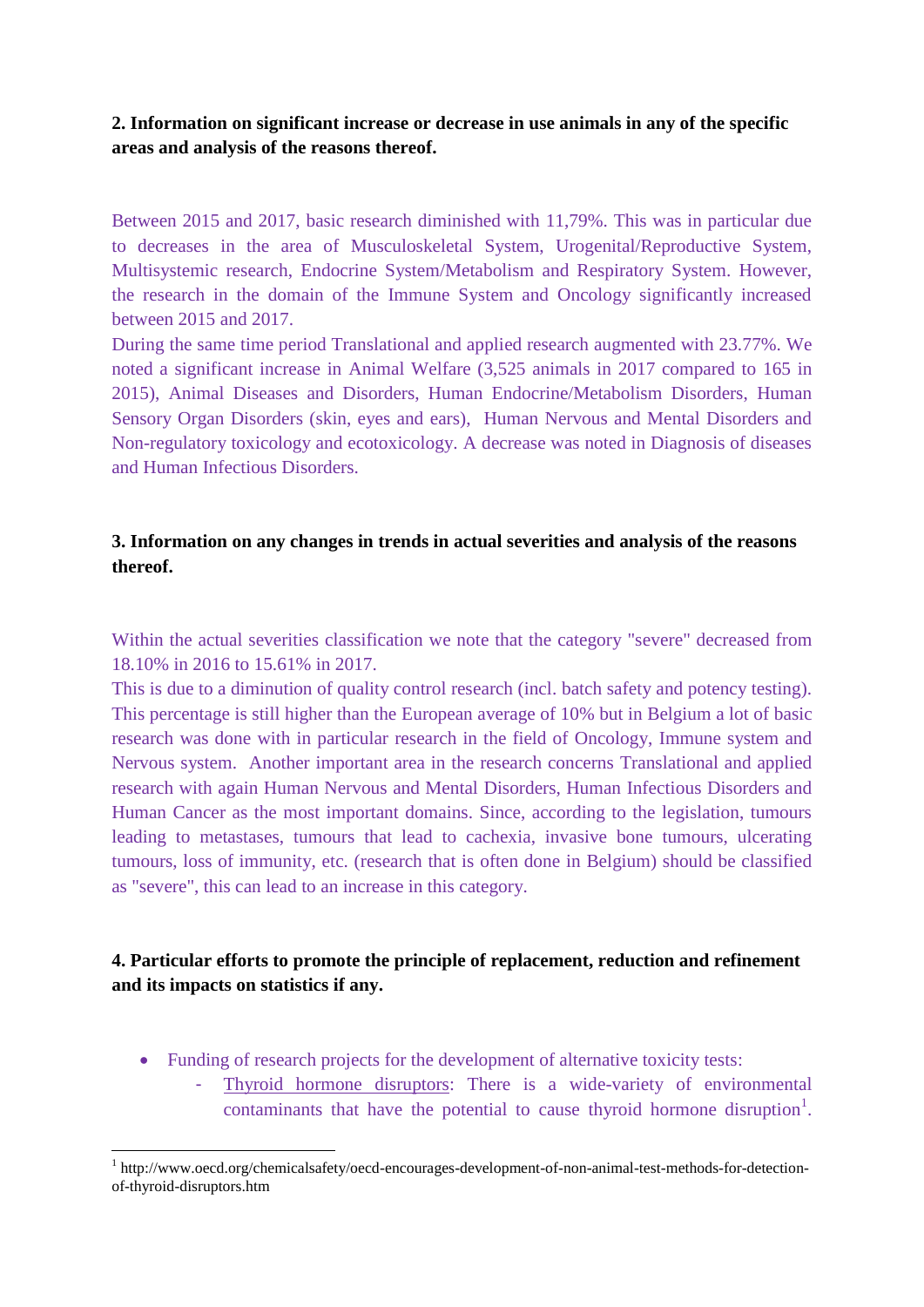Exposure to specific environmental toxins, including polychlorinated biphenyls, dioxins, phthalates, polybrominated diphenyl ethers (PBDEs), and other halogenated compounds, has been shown to interfere with the production, transportation, and/or metabolism of thyroid hormones by a variety of mechanisms. Some chemicals, with structural similarity to thyroid hormones, have been shown to bind to thyroid receptors with both agonist and antagonist effects on thyroid hormone signalling. Thyroid hormone disruption can therefore cause severe adverse effects on *e.g*. brain development, growth and metabolism.

Validated and internationally recognised tests methods are essential in assessing the potential of chemicals to interact with the hormonal system and cause adverse effects. Non-animal test methods are needed for efficient testing and screening of substances. In 2014, OECD published a scoping document on *in vitro* and *ex vivo* assays for the identification of modulators of thyroid hormone signalling (OECD, 2014). Several key biological mechanisms of thyroid system disruption were reviewed and the corresponding methods evaluated for their state of readiness as candidates to enter the validation process. Relevant *in vitro* and *ex vivo* methods were identified and recommendations were given for their development/use. Eighteen methods were reported that cover the possible sites of action in the hypothalamicpituitary-thyroid (HPT) axis. The research is carried out by EU-Netval facilities. By funding this research we enable our EU NETVAL facility to take part of this study.

- Differentiation of human skin-derived stem cells towards hepatic cells: new source for the "in vitro study" of liver toxicity of drugs. Liver toxicity is one of the most important research elements in drug development. In addition, liver toxicity is the main reason for withdrawing medicines from the market. Presently, pre-clinical drug safety tests are carried out by "in vivo studies", i.e. studies on laboratory animals. In addition to the ethical concerns and the high costs associated with these in vivo studies, it is important to note the relatively low correlation between the results of animals on humans (less than 60% of the results of tests on animals apply to humans). By funding the project, we contribute to research that will lead in the long term to the reduction of the number of laboratory animals that are used in the context of drug development.
- Collaboration with the university board to promote the development and promotion of alternative methods (for example, WALCOPA project in Wallonia).
- Collaboration between the different regions and other member states to promote the 3R principle.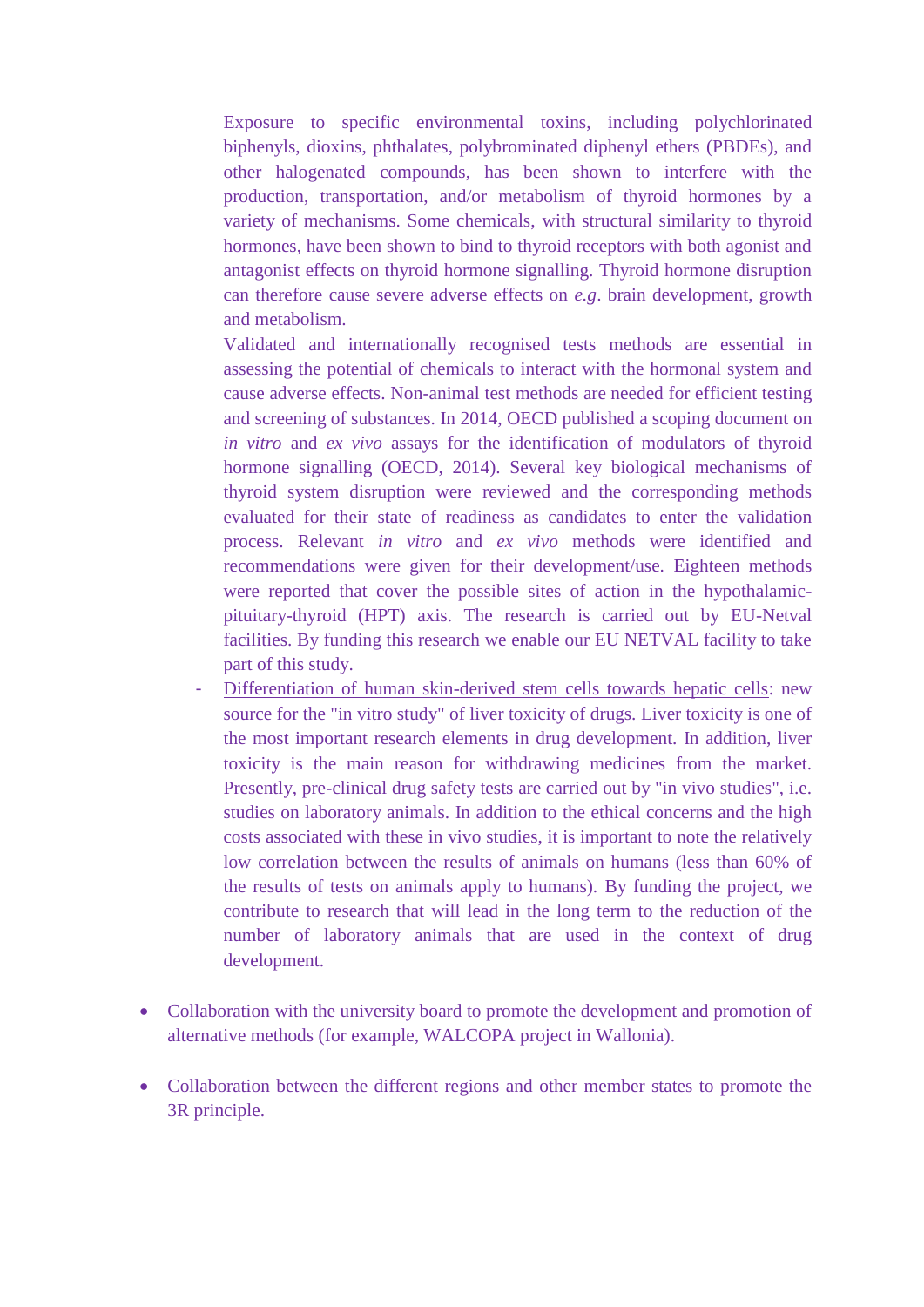Establishment of RE-place: The RE-Place project will create a database that brings together all existing expertise on alternative methods for animal testing in the Flemish and Brussels regions. The RE-Place website will be expanded in a next phase into a platform where researchers can find more information about alternative methods for animal testing and share their research methodology with the rest of the research community. By charting and making known generally the available and developing alternative methods for animal testing, not only researchers but also the general public and the political world will be better informed about the expertise in their own region. In the long term, all collected information will be integrated at European level.

### **5. Further breakdown on the use of "other" categories if a significant proportion of animal use is reported under this category.**

1. Other fish

45.80% of the fishes are reported under the "other" category.

They are mostly Cichlidae (*Oreochromis niloticus*) (31.21% of other fish), Salmonidae (*Salmo salar and Oncorhynchus mykiss*) (18.85% of other fish), Anguillidae (*Anguilla anguilla*) (18.75% of other fish), Cyprinidae (*Cyprinus carpio carpio and Cyprinus carpio*) (10.27% of other fish), Nothobranchiidae (*Nothobranchius furzeri*) (7.79% of other fish) and Moronidae (*Dicentrarchus labrax*) (5.70% of other fish).

| <b>Other Fish</b>       | <b>Number of uses</b> |
|-------------------------|-----------------------|
| Oreochromis niloticus   | 7499                  |
| Anguilla anguilla       | 4506                  |
| Salmo salar             | 2012                  |
| Oncorhynchus mykiss     | 2522                  |
| Nothobranchius furzeri  | 1871                  |
| Cyprinus carpio carpio  | 1814                  |
| Dicentrarchus labrax    | 1370                  |
| Cyprinus carpio         | 654                   |
| Scortum barcoo          | 648                   |
| Poecilia reticulata     | 300                   |
|                         |                       |
| Pleuronectes platessa   | 229                   |
| Lota lota               | 144                   |
| Gasterosteus aculeatus  | 82                    |
| Clarias gariepinus      | 50                    |
| Kryptolebias marmoratus | 50                    |
| Limanda limanda         | 48                    |
| Gadus morhua            | 47                    |
| Pseudotropheus saulosi  | 25                    |
| Synodontis grandiops    | 20                    |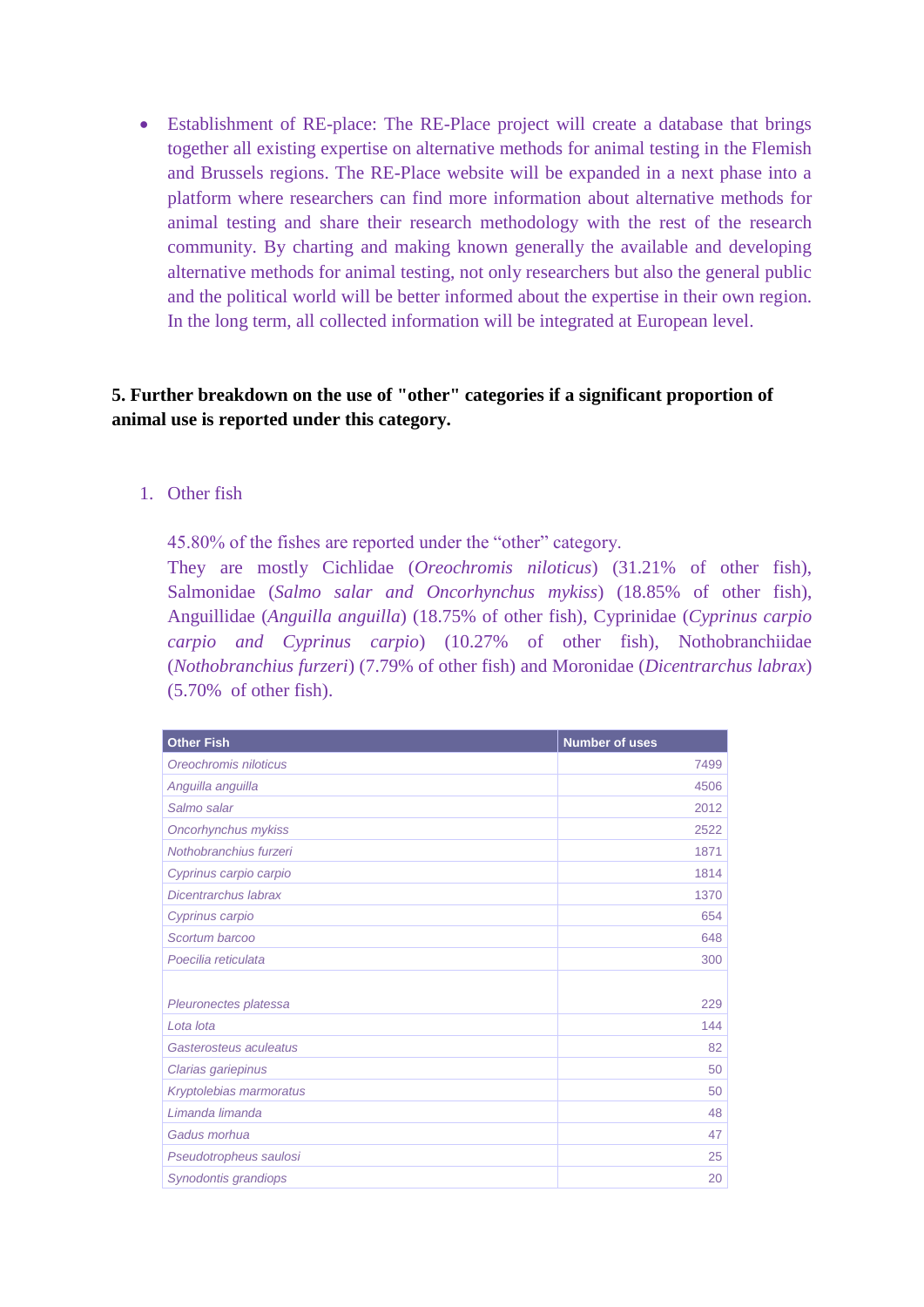| Microsynodontis batesii    |                    | 12             |
|----------------------------|--------------------|----------------|
| Myloplus schomburgkii      |                    | 8              |
| Catoprion mento            |                    | 7              |
| Metynnis hypsauchen        |                    | $\overline{7}$ |
| Pseudotropheus estherae    |                    | $\overline{7}$ |
| Pygopristis denticulata    |                    | 7              |
| Serrasalmus spilopleura    |                    | $\overline{7}$ |
| Ophthalmotilapia ventralis |                    | 6              |
| Synodontis nigriventris    |                    | 6              |
| Maylandia zebra            |                    | 5              |
| Mochokiella paynei         |                    | 5              |
| Pygocentrus cariba         |                    | 5              |
| Pygocentrus nattereri      |                    | 5              |
| Pygocentrus piraya         |                    | 5              |
| Botia morleti              |                    | 3              |
| Myloplus rubripinnis       |                    | 3              |
| Pantodon buchholzi         |                    | 3              |
| Piaractus brachypomus      |                    | 3              |
| Synodontis acanthomias     |                    | 3              |
| Synodontis brichardi       |                    | 3              |
| Synodontis contractus      |                    | 3              |
| Synodontis elongatus       |                    | 3              |
| Synodontis flavitaeniatus  |                    | 3              |
| Synodontis lucipinnis      |                    | 3              |
| Synodontis notatus         |                    | 3              |
| Botia modesta              |                    | $\overline{2}$ |
| Serrasalmus manueli        |                    | $\overline{2}$ |
| Colossoma macropomum       |                    | 1              |
| Malapterurus electricus    |                    | 1              |
| Metynnis lippincottianus   |                    | 1              |
| Ophthalmotilapia nasuta    |                    | 1              |
| Platydoras hancockii       |                    | 1              |
| Synodontis eupterus        |                    | 1              |
| Synodontis schall          |                    | 1              |
|                            | <b>Total uses:</b> | 24027          |

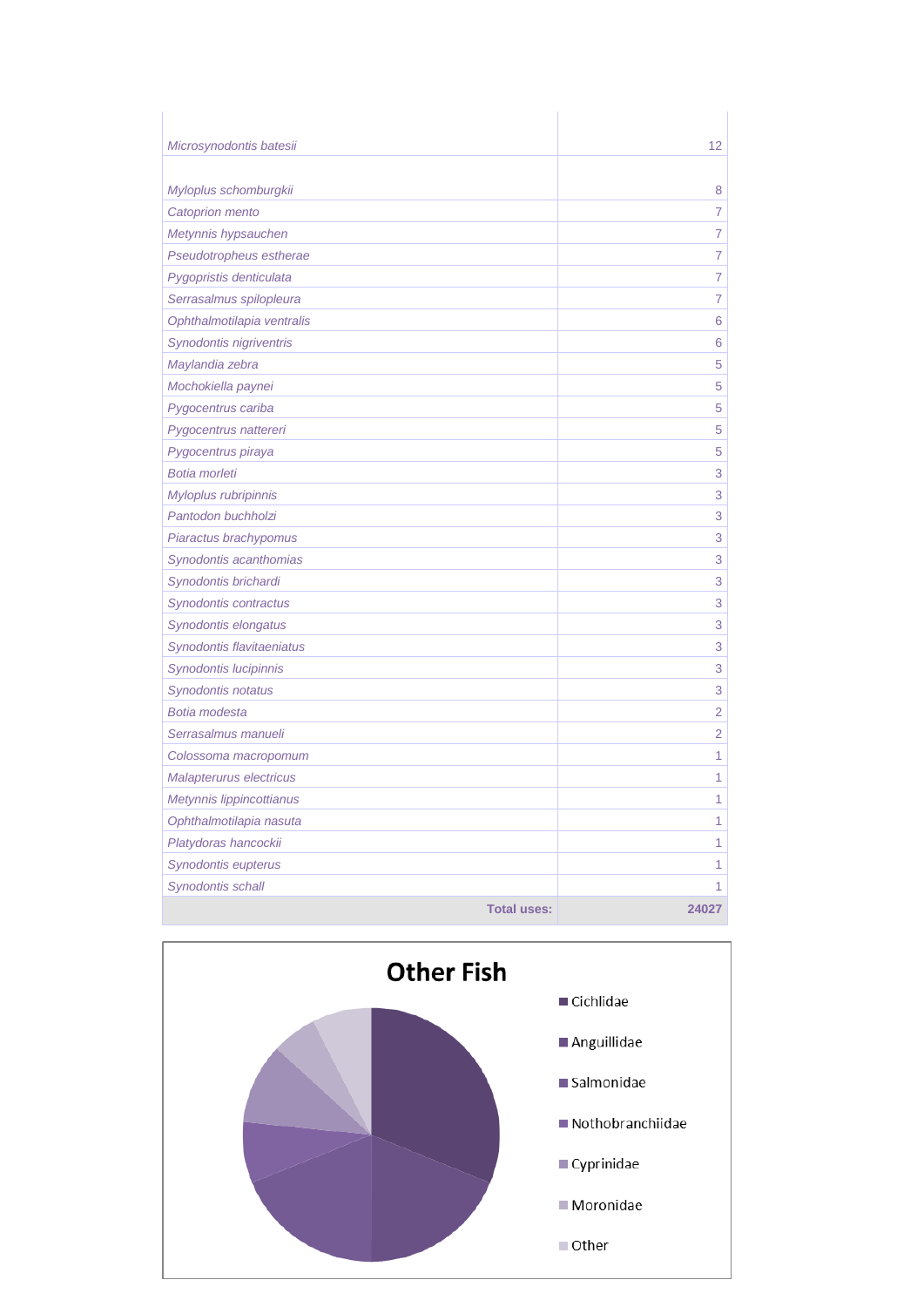#### 2. Other amphibians

26.03% of the amphibians are reported under the "other" category.

They are mostly Ranidae (*Lithobates catesbeianus larva + adult*) (57.27% of other amphibians) and Salamandridae (in order of importance: *Lissotriton helveticus, Salamandra atra, Salamandra salamandra, Pleurodeles waltl*) (40.24% of other amphibians).

| <b>Other Amphibians</b>       | <b>Number of uses</b> |
|-------------------------------|-----------------------|
| Lithobates catesbeianus larve | 180                   |
| <i>Lissotriton helveticus</i> | 58                    |
| Salamandra atra               | 31                    |
| Salamandra salamandra         | 23                    |
| Pleurodeles waltl             | 18                    |
| Lithobates catesbeianus adult | 5                     |
| Dyscophus guineti             | 4                     |
| Phrynomantis microps          | 3                     |
| Xenopus muelleri              |                       |
| <b>Total uses:</b>            | 323                   |



#### 3. Other birds

15.25% of the birds are reported under the "other" category.

They are mostly Paridae (*Parus major and Cyanistis caeruleus*) (50.89% of other birds) and Phasianidae (*Meleagris gallopavo, Coturnix japonica, Coturnix coturnix*) (47.42% of other birds).

The other birds are members of Fringillidae (*Serinus canaria*), Estrildidae (*Taeniopygia guttata*), Laridae (*Larus fuscus*), Columbidae (Columba livia), Sturnidae (Sturnus vulgaris) and the Anatidae (*Anas platyrhynchos*).